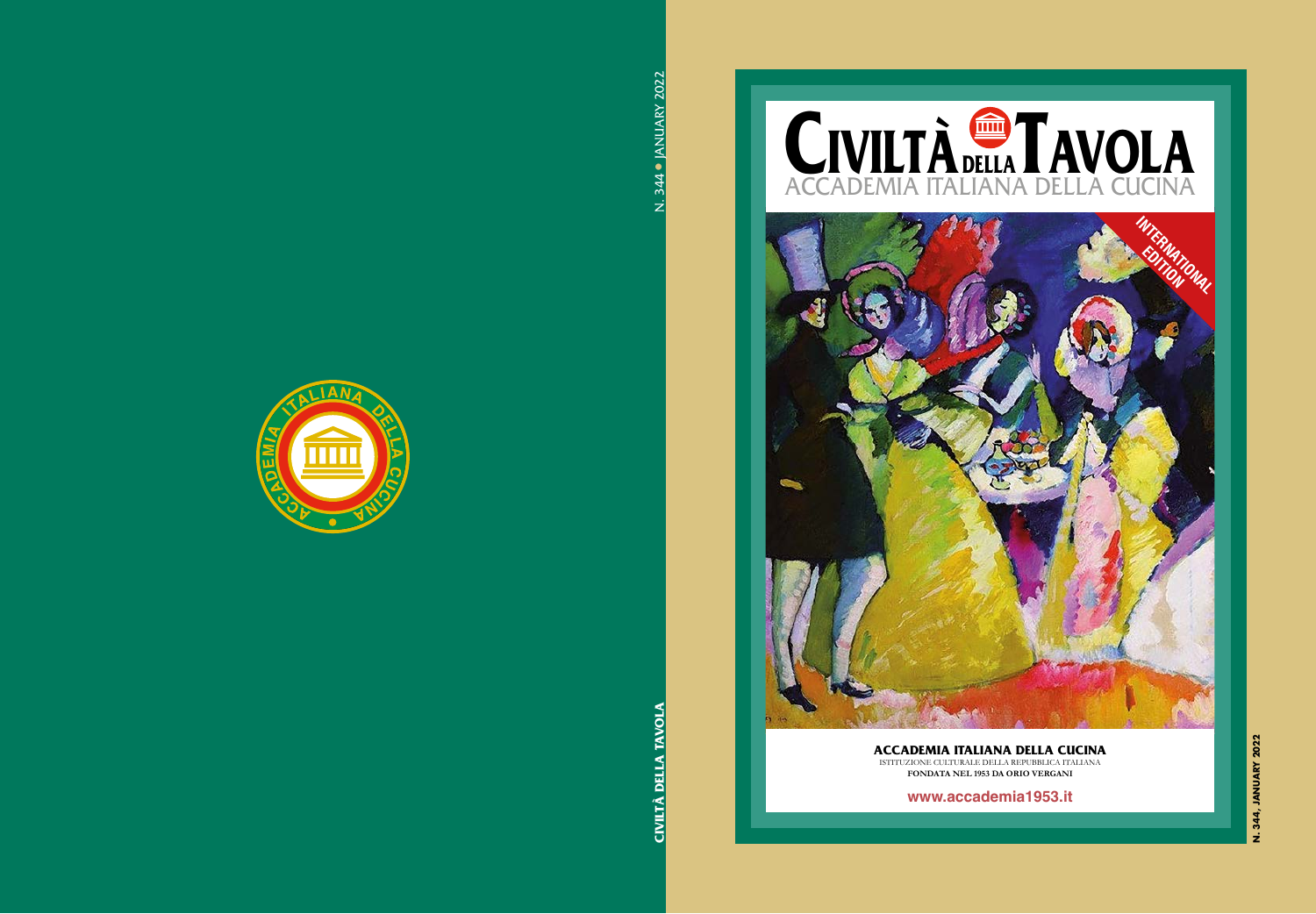

#### **INTERNATIONAL EDITION**

January 2022 / n. 344

**Editor in chief** Paolo Petroni

**Copy Editor** Silvia De Lorenzo

**Layout** Simona Mongiu

**Translator** Antonia Fraser Fujinaga

#### **This issue includes articles by**

Vincenzo Lionetti, MORELLO PECCHIOLI, Paolo Petroni, Federica Rossi, ROBERTO ZOTTAR

> **Photo credits ADOBE STOCK.**

#### vvv

**Publisher** Accademia Italiana della Cucina Via Napo Torriani 31 - 20124 Milano Tel. 02 66987018 - Fax 02 66987008 presidente@accademia1953.it segreteria@accademia1953.it redazione@accademia1953.it www.accademia1953.it

#### vvv

**MONTHLY MAGAZINE** Reg. n. 4049 - 29-5-1956 Tribunale di Milano



The Italian Academy of Cuisine, in its capacity as data controller, hereby informs its members that their personal data are handled with respect for the principles of integrity, lawfulness and transparency as well as protection of privacy and members' rights, to implement the management of the member-association relationship as delineated by the Association's Statute and By-laws, and for any related purposes where applicable. The processing is carried out by authorised parties, in paper and computerised form, in compliance with the provisions of the aforementioned EU regulations and current national legislation. To view all the information provided under EU regulations, and in particular to learn what members' rights are, please visit the Association's website.



*Table of contents*



#### **L'ACCADEMIA ITALIANA DELLA CUCINA** è stata fondata nel 1953 da Orio Vergani

e da Luigi Bertett, Dino Buzzati Traverso, Cesare Chiodi, Giannino Citterio, Ernesto Donà dalle Rose, Michele Guido Franci, Gianni Mazzocchi Bastoni, Arnoldo Mondadori, Attilio Nava, Arturo Orvieto, Severino Pagani, Aldo Passante, Gian Luigi Ponti, Giò Ponti, Dino Villani, Edoardo Visconti di Modrone, con Massimo Alberini e Vincenzo Buonassisi.



*On the cover: Graphic elaboration of* Group in Crinolines *(1909) by Wassily Kandinsky; Solomon R. Guggenheim Museum, New York*

#### **Focus of the President**

**2** What is a dish worth? *(Paolo Petroni)*



#### **Current Events · Lifestyle · Society**

**3** Oceans of Love *(Vincenzo Lionetti)*



### **Traditions • History**

**5** Mulled wine: the 'surprising aromatic' *(Morello Pecchioli)*



#### **Territories • Tourism • Folklore**

**7** Pantelleria: its terraces, its gardens, its wines *(Federica Rossi)*

#### **Cuisine · Products · Food Technology**

**9** What is a blast chiller and how does it work? *(Roberto Zottar)*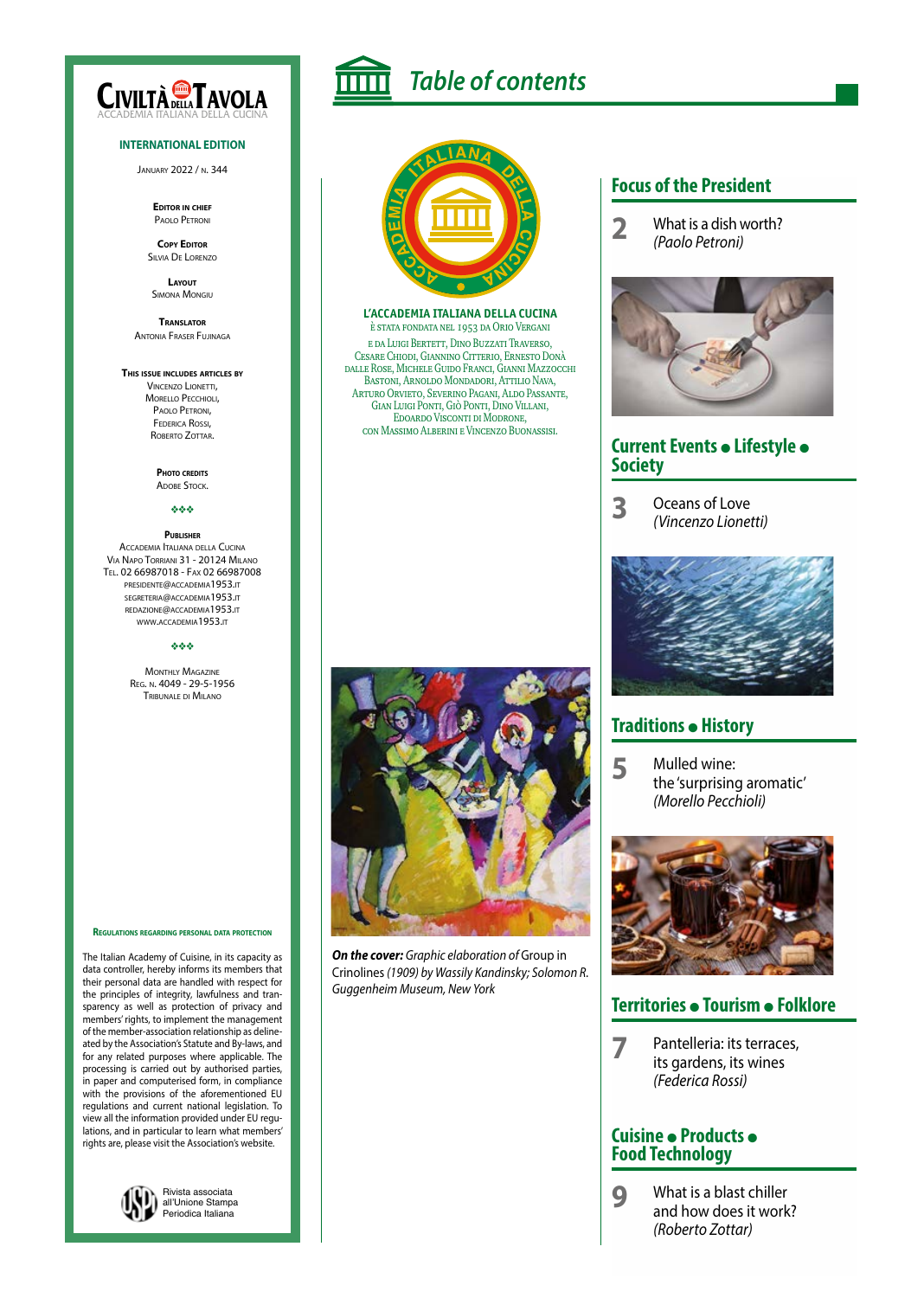# **What is a dish worth?**

*Ingredients don't count for much, especially at a New Year's Eve dinner.*

hat's a restaurant dish worth? At first sight, read**ing the menu, it would seem to depend on the cost of the raw ingredients**. Pasta with *ragù* costs a bit more than tomato pasta; *fruits de mer* spaghetti cost even more because of the seafood, but only by a few euros. The situation changes radically if, instead, we encounter prized ingredients, for instance white truffle, Belon oysters, lobsters from our own seas, and Kobe beef. Yet it is not always thus; indeed, it almost never is in celebrated so-called 'starred' restaurants. There, **prices vary according to the chef's notoriety** and marketing strategies. A pigeon is a pigeon and costs very little, but, if transformed into the celebrated 'pigeon three ways', its menu price is astronomical. The same goes for the three- or five-tomato spaghetti so fashionable at the moment. A simple prawn may swell in price by the addition of one exotic ingredient with a strange or obscure name, or by proximity to smoked leek, liquorice and caper leaves.

### *There's no relation between taste, ingredient cost and final price*

There's no relation, therefore, between taste, ingredient cost and the final price of a dish. Superlative *tagliatelle* masterfully complemented by a spectacular *ragù* cannot cost over 15 euros in an ordinary restaurant or *trattoria*, but could cost thrice that, perhaps with a snazzy added ingredient, in exalted restaurants. A noted three-starred restaurateur told me that **diners** don't pay for what they eat, but **pay to have hundreds of wine bottles available** (whether or not they order them), **crystal glasses, the finest tablecloths, qualified wait staff, 15 cooks in the kitchen, flowers** everywhere, stagger**by Paolo Petroni**  *President of the Accademia*



ing investments, and so on - but especially, pay for the chefs' mastery. That dish contains all this, not only *foie gras*, beef cheek, pigeon or coffee powder. **The same, perhaps a fortiori, applies in the wine world**. A bottle's value is due not only to vintage, production area and ageing, which clearly count for something; often, the cost is arbitrarily determined by the producer based on many factors including reviews in guides and newspapers and rarity of production.

## *During the holidays, prices per dish have soared*

Prices per dish have especially soared during the Christmas and New Year holidays.

The custom of offering fixed menus for Christmas lunch and New Year's Eve dinner causes **all restaurants to increase prices**, and big names have vied in creating imaginative menus, whether innovative, classical or both, but always of excellent quality. A telegenic Milanese one-starred chef offered **a 650-euro New Year's Eve menu** that seems expensive, but cost barely half of what another famed Roman three-star chef concocted for his illustrious clients: **a 9-course meal costing 1300 euro per person**, which obviously, since New Year's Eve is not an evening to spend alone, means at least 2600 euros overall.

A happy new year to all!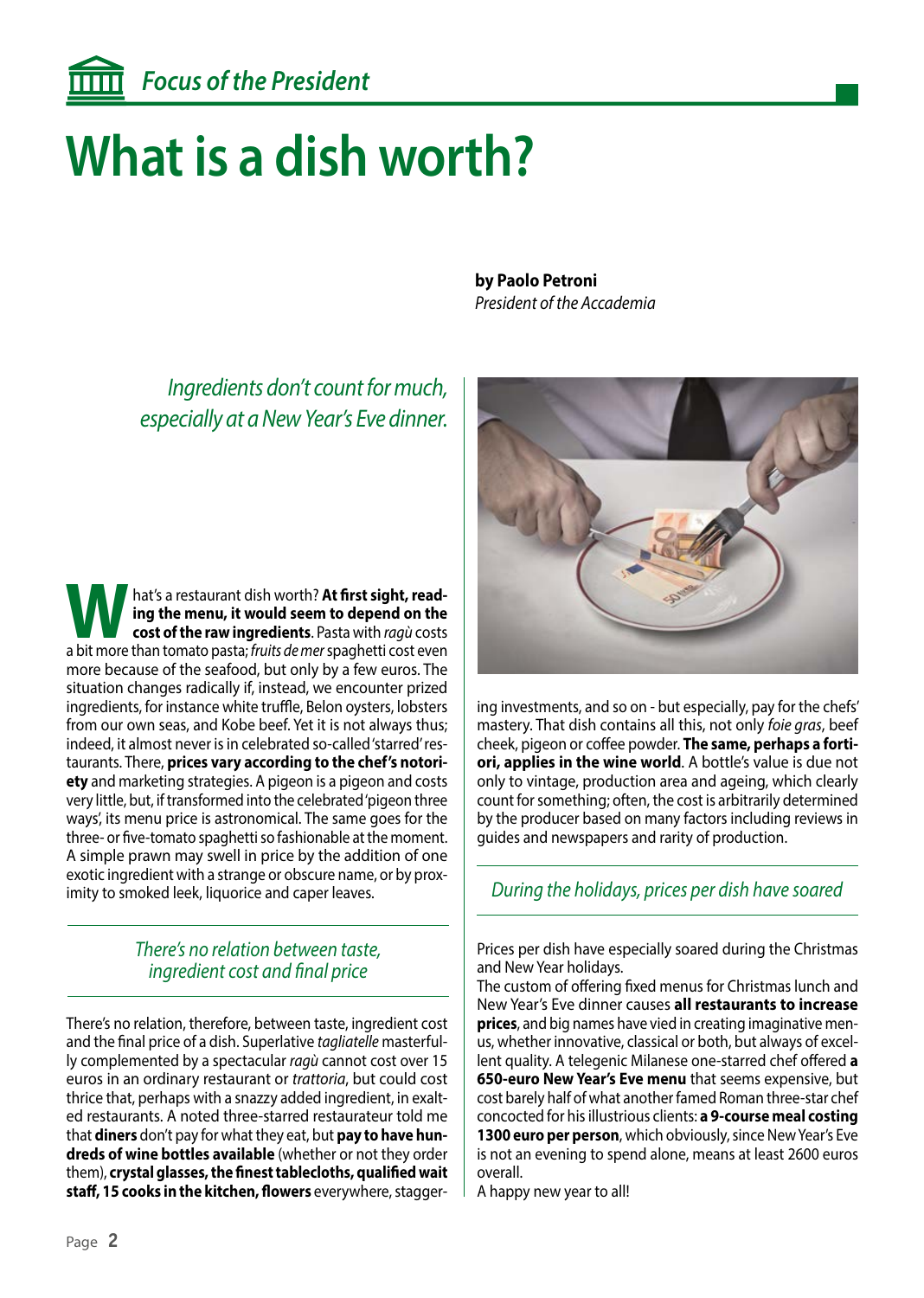# **Oceans of Love**

#### **by Vincenzo Lionetti** *Budapest Academician*

## *Advice for sustainable use.*

Inderwater life has fascinated us<br>since childhood, from **Jules Verne**<br>with his *Twenty Thousand Leagues*<br>Under the Seas and the giant squid to since childhood, from **Jules Verne** with his *Twenty Thousand Leagues Under the Seas* and the giant squid to **Herman Melville** with *Moby Dick* and the struggle between Captain Ahab and the huge white whale, a splendid literary metaphor for the inner battles which mark the life of every individual. Even above water, however, maritime fascination remains undiminished: the sweet melody

of waves metronymically breaking on beaches; the vast flat horizons silhouetted over azures, greens, turquoises and cobalts flawlessly painted by the sea. But at table, too, the sea can be loved. How many precious gifts it offers: it is our planet's main habitat, in fact, occupying approximately 70% of its surface. Humans have learnt how to harvest and efficiently transfer these gifts to the table in an efficient manner - but not always. **The FAO report** *State of World Fisheries and Aquaculture* estimates that fishing will reach 204 million tonnes by 2030 (it accounted for 179 million in 2018: 15% less). **The most overfished seas are the Mediterranean and the Black Sea**, with 62.5% of their stock overfished; the

south-eastern Pacific stands at 54.5%; the south-western Atlantic, at 53.3%. **In 2018, the most fished species was the anchovy**, with 7 million tonnes caught (out of 84.4 million tonnes fished overall). **Smallscale artisanal fishing pollutes less and creates more work than industrial fishing**, and is therefore more sustainable.

#### *The sea's need for protection is, by now, alarmingly clear*

The sea's need for protection is, by now, alarmingly clear. **The UN's 2030 Agenda for Sustainable Development outlines 17 Goals** to reach by that year. Goal

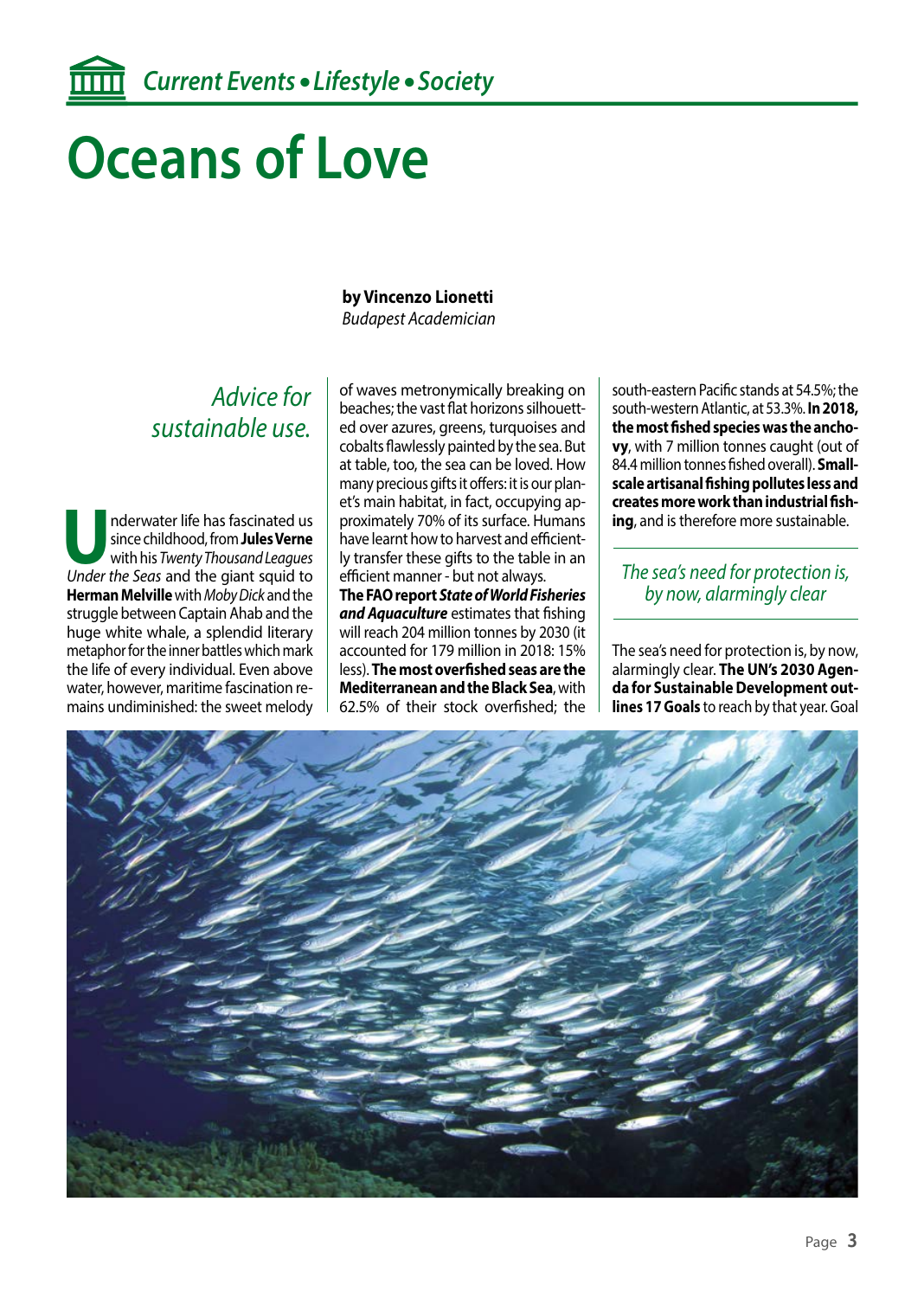#### *Favignana tuna fishery*



n.14, regarding 'marine resources', aims to protect and favour sustainable use of oceanic and maritime resources, eliminating the causes of their growing degradation. Increased greenhouse gases heat oceans, changing their chemical composition. This phenomenon's worst consequences are water acidification, sea level rise, extreme weather and coastal erosion. The situation is aggravated by overfishing and pollution of marine habitats.

#### *Tuna fishing rates appear to be undergoing a beneficial reversal*

A small digression on tuna. The same FAO report states that harvesting of all tuna species has peaked, reaching approximately 7.9 million tonnes in 2018. However, in a beneficial apparent reversal, **two thirds of tuna stocks are now sustainably fished** (excellent news): a 10-point net increase in only two years, confirming the **efficacy of scrupulous fishery management** in a sector characterised by a high-value resource and a substantial excess in the capacities of some fishing fleets. Tuna, one of the 'kings of the sea', still provides work and a livelihood for thousands of fishing families and processing enterprises in our 'Beautiful Country', especially in Sicily. In the late 19th century, the Sicilian **Ignazio Florio** (a famed producer of Marsala wine) **revolutionised tuna fillet preservation methods** in the Favigna-

na tuna fishery (now a museum) by replacing brine in glass jars with oil in tins. He also invented the famous twist-key tins (one of the successes at the Italian National Exposition of 1891 in Palermo). That innovation was highly beneficial to tuna preservation, transport and consumption.

*Some advice for sustainably and responsibly indulging our love of the sea*

In conclusion: **we love the sea** for its incredible beauties and the emotions it gives us, and for **its most precious gift: the immense variety of delicious fish** enlivening our tables. Fish is among the healthiest, most nutritious and least environmentally damaging foods in the world. To continue enjoying this love and

allow the future generations to enjoy it as well, here are some modest but important 'user's guidelines': **habits which we all can, and should, adopt to protect the seas**, improving the health and sustainability of underwater habitats and therefore the safety and availability of the fish on our tables. We consumers can crucially affect the state of our seas through our habits and choices.

- **Never throw refuse**, especially plastic, into the sea.
- **Buy locally**, or at least as close to home as possible (for example, in Italy, favour Mediterranean mussels over frozen, packaged South American ones).
- **Respect minimum sizes** (for example, mackerel should be over 18cm; sole, 20cm; sardines, 11cm).
- **Experiment** with less-known species (e.g. garfish, amberjack, bonito).
- **Favour short-cycle species** (e.g. molluscs or smaller, fast-breeding fish, promoting swifter species regeneration than is possible for deep-sea fish with longer life cycles).
- **Be curious and responsible**. When possible, talk to your fishmonger, restaurateur or fisherman about these topics and assume responsibility for staying informed.

Sustainable Development Goal n.14, covering underwater life, is reachable if we take action. The sea and its fish thank you and are counting on you.

#### **Vincenzo Lionetti**

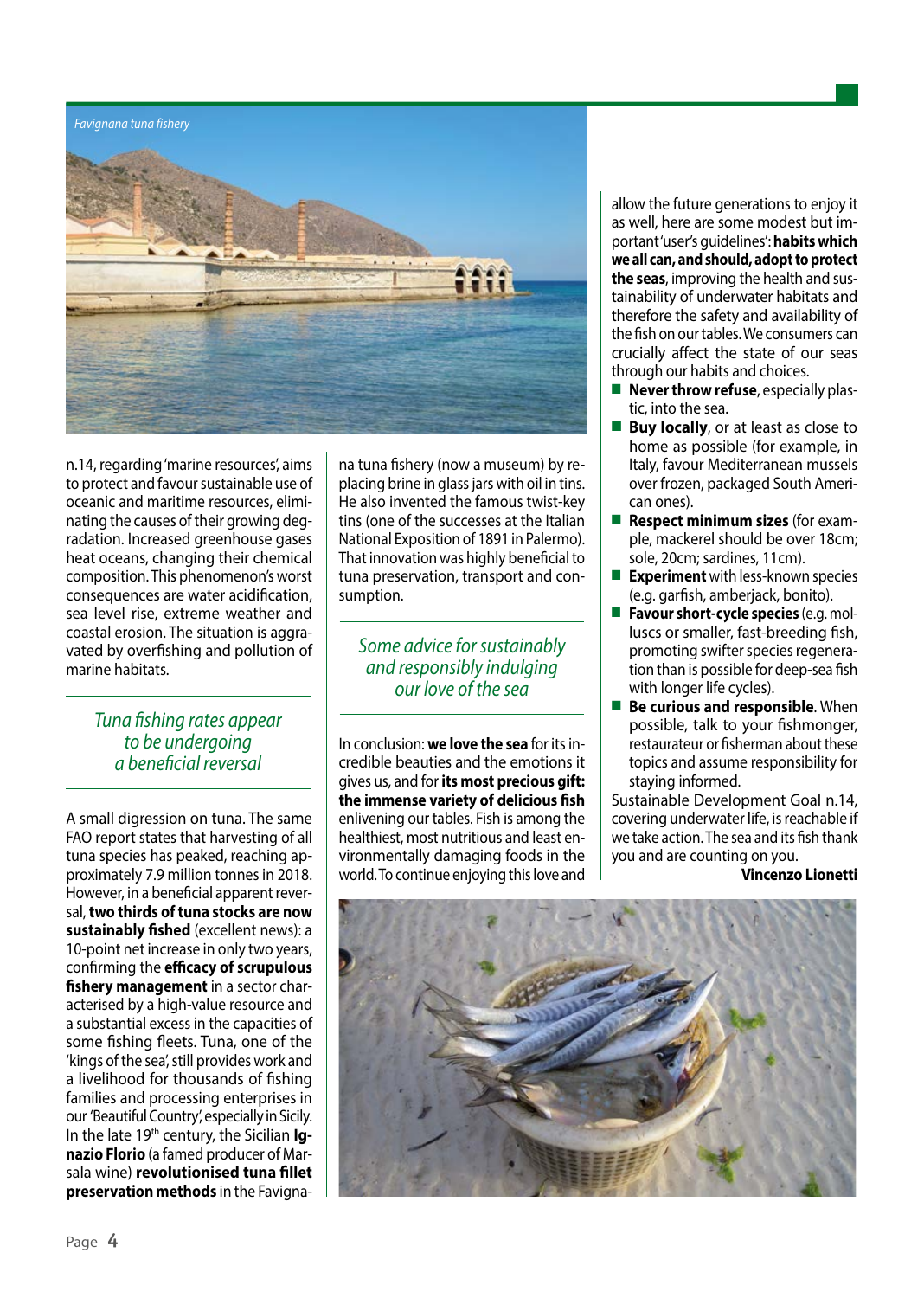# **Mulled wine:** *the 'surprising aromatic'*

*It warms the stomach and the heart; it fortifies while fighting infection and inflammation.*

**I** t is blasphemy to disparage mulled wine as a mere 'hot wine' or dismiss it as a watered-down plebeian winter beverage. Mulled wine prepared accort is blasphemy to disparage mulled wine as a mere 'hot wine' or dismiss it as a watered-down plebeian winter ding to hallowed protocols is a magic potion, a balm for the soul. **This fortifying draught is beloved nationwide and enjoyed between Advent and Carnival**, sold in Christmas markets, prepared by the Alpini mountain infantry under tents in city squares to raise

#### **by Morello Pecchioli**

*Honorary Academician for Verona*

money for charity or quaffed in mountain lodges where skiers warm themselves between a red track and a black one. Mulled wine ('mulled', etymologically uncertain, possibly means 'mixed' or 'crumbled', referring to the spices and other ingredients mixed into it) represents a doctrine with a priesthood and worshippers: the hope of a fragrant future to fortify all our hearts. It is delicious in any winter, at any lati-

tude - at least those where the cold creeps in. The Germans warm themselves with *glühwein* ('glowing wine'); the French, who should call it *vin brulé* ('burnt wine') as the Italians do, instead call it *vin chaud* ('hot wine'); the Nordics call it *glögg*, *gløgg* or *glögi*: spelling and inflections change, but the substance remains the same. In Denmark, the term *gløgg* indicates both cause and effect: the Yuletide mug of hot spiced wine, and the thoroughly intoxicated recipient



of several. The same applies in the nearby Netherlands: *bisschopswijn* ('bishop's wine') indicates the drink and its drinker. North Macedonian mountain folk drink *vareno vino* ('boiled wine'); the Portugal, *vinho quente* ('hot wine') often includes Madeira or Port. In Turkey, piping-hot *sicak şarap* ('hot wine') is made with sweet red wine, sugar and citrus fruits.

*Red wine, sugar, cinnamon, cloves, lemon or orange zest*

**Various mulled wine recipes exist**, but the classic version includes red wine, sugar, cinnamon, cloves and lemon and/ or orange zest. **Star anise and grated nutmeg are also accepted**. Water? Never. Whether hot or cold, watered-down wine deserves the name the Venetians give it: *vin putanèla* ('whore's wine'). The recent rehabilitation of mulled wine, liberated from its unjust reputation as a plebeian beverage, was accomplished by the authoritative British wine magazine *Decanter*, whose contents are treated as Gospel truth by wine buffs. In an article called "Sassicaia for your mulled wine", *Decanter* suggested making mulled wine from a 2003 Sassicaia, a wine whose current cost (including Amazon discount) is €395 per bottle plus €4.99 for shipping: approximately €50 per glass. **Recommending exceptional, exorbitantly priced wines, the British magazine 'ennobled' mulled wine**, redeeming the popular winter folk drink that granny or auntie once gave to children at the first hint of a cough or a runny nose: **a more effective remedy than paracetamol or aspirin**. The blast of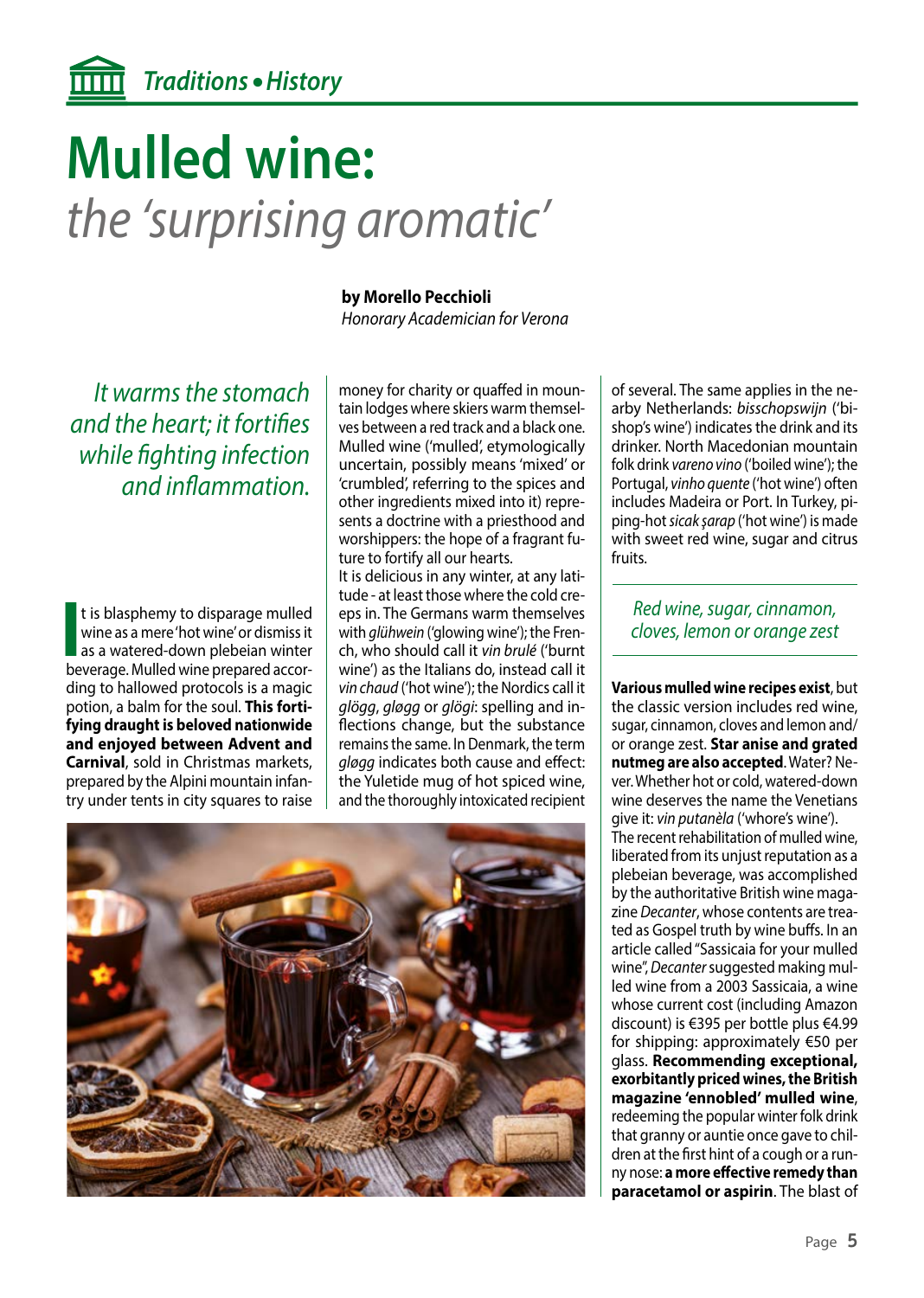spice and booze left the zonked-out kid smiling with comatose bliss, but also defeated the microbes. Those were times when one didn't obsess over wine quality, also because the only kind available was whatever came out of the demijohn bought from the local grower: wine born of dubious grapes, sold affordably by measure.

The international recognition conferred by *Decanter* has vindicated the sublime 'burnt' wine, with its long history, besides improving its visibility and sales in person and online; but its imprimatur was not necessary to understand that **excellent mulled wine comes from excellent wine: full-bodied** and able to hold its own despite a barrage of fire, sugar, spices and citrus threatening to overwhelm it. A great mulled wine is like an orchestra conductor who ensures harmony between all the instruments. Thus **highly acidic wines are unsuitable**, especially white ones which are marvellous chilled but slug it out with citrus fruits when 'burnt'.

*The benefits of hot spiced wine were already known two thousand years ago*

The benefits of hot spiced wine were already known two thousand years ago and more, when the **Roman empire was crazy for** *conditum paradoxum***, the 'surprising aromatic'**. Its 'label' was Roman, but its origin was Greek.

Did Spartan mothers not assiduously rub wine and other ingredients into their children's skin to promote robust growth? In his *De Re Coquinaria*, **Gavius Apicius**, the Pellegrino Artusi of the Caesars, included a recipe for *conditum paradoxum*, meticulously specifying the amount of wine and the proportions of honey, resin, saffron, finely chopped dates including the stones, and pepper involved. He suggested it for guests at the end of a meal, as a digestive: the equivalent of *sgroppino*, a modern Italian digestive lemon sorbet cocktail.



**Centuries later, in monastery kitchens**, monks were busy stirring hippocras in cauldrons: the selfsame *conditum* was thus christened in honour of **Hippocra**tes, the Greek physician from the 5<sup>th</sup> century BC. Its nature and purported properties remained unchanged: **a medicinal, anti-inflammatory, disinfecting and carminative wine that warms the heart and stomach**. Its ingredients were cinnamon, ginger, honey, cloves, cardamom and galangal, a rhizome closely related to ginger and cardamom.

**The British have adored mulled wine** ever since the Roman legions brought wine and vineyards as far as Caledonia, modern Scotland. There's no 'Merry Christmas' without a hearty cup of mulled wine. Through the centuries, its recipe has gradually evolved, changing names and adapting to the preferences of the time. **In Victorian Britain, spiced wine was a ritual, a celebration**. It was not yet 'mulled wine' but 'smoking bishop', celebrated by **Charles Dickens** in *A Christmas Carol*. When Ebenezer Scrooge, reformed by the spectres, abandons the petty avarice that would have damned him and embraces an incredulous Bob Cratchit promising him a raise, he adds: "and we will discuss your affairs this very afternoon, over a Christmas bowl of smoking bishop, Bob!" Not only bishops smoked in **Victorian Britain**. Every variant of hot aromatised

wine bore the name of some exalted prelate, probably because of the scalding drink's purpureous hue. If 'smoking bishop' was made of red wine, Port, sugar, and mixed spices including the indispensable cloves and candied orange and lemon peel, 'smoking archbishop' used Bordeaux. The higher the priestly rank, the better the wine: 'smoking cardinal' used champagne and Rhenish wine; 'smoking pope' used Burgundian Pinot Noir. Lowest in the hierarchy was the 'smoking beadle', with ginger and raisins.

### *Tasting criteria in mulled wine contests*

Contests judge mulled wine according to the following parameters: it must have restorative, warming, disinfecting and expectorant effects, and combat colds as a medicinal remedy. **The tannins in the wine perform an antiviral action; cloves are potent antibacterials**, and **citrus zests are antiseptic and fortifying**. Fashion victims may drape it in gold leaf, affordably available online. Gold is flavourless, doesn't alter taste and is non-toxic, but pleases the eye and introduces a certain ritual flair. It also has the advantage of stoking one's imagination and enthusiasm.

**Morello Pecchioli**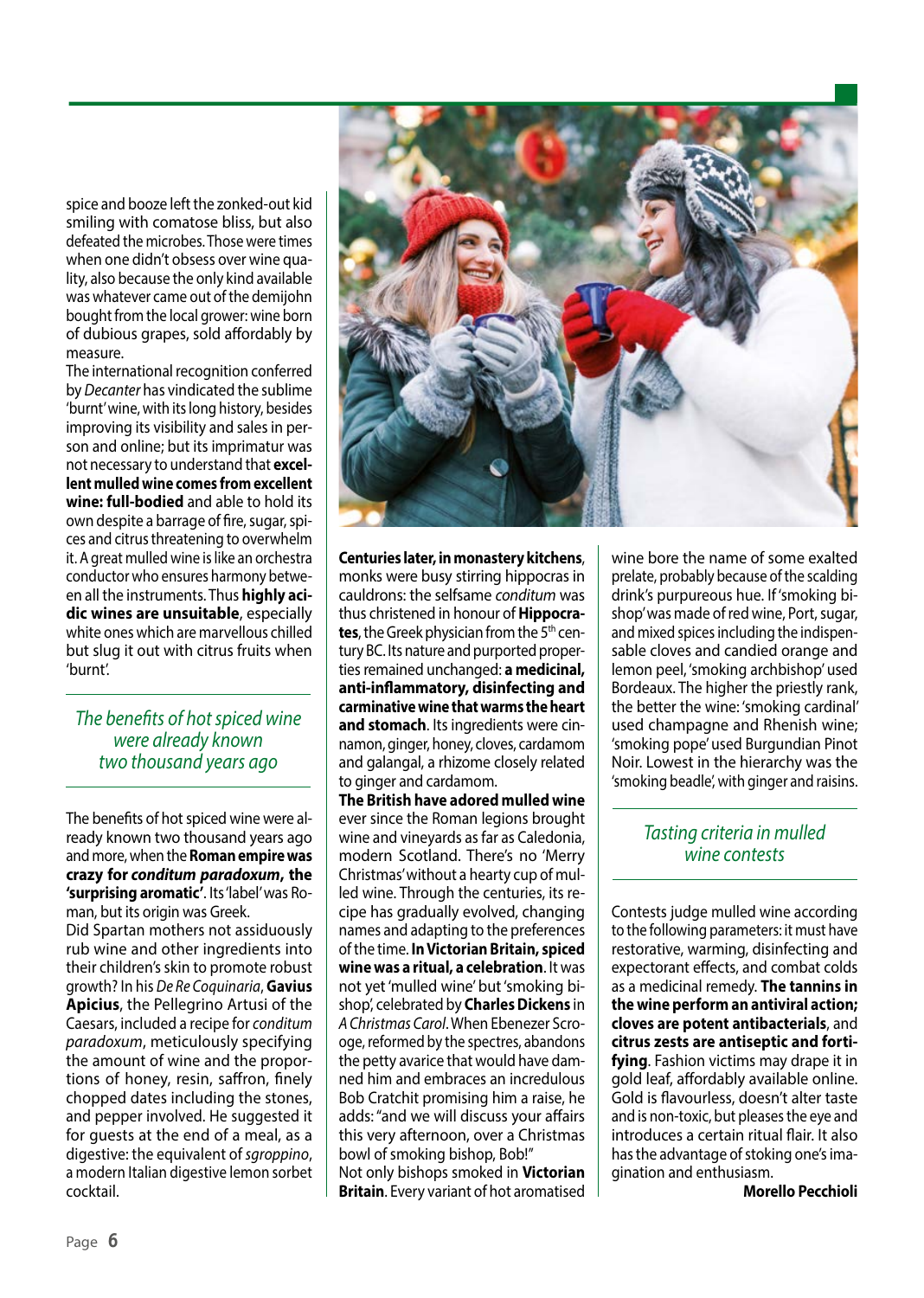## **Pantelleria: its terraces,**  *its gardens, its wines*

*This rocky, windy volcanic isle has become a large and productive garden.*

**I** n certain areas, agricultuarduous and almost 's when it works, it bears im rewarding all those efforts. n certain areas, agriculture is difficult, arduous and almost 'extreme', but when it works, it bears impressive fruit,

**Agriculture in Pantelleria produces not only crops but also beauty**, while forming the landscape in a highly distinctive

#### **by Federica Rossi**

*Franco Marenghi Study Centre*

manner exemplifying true sustainability and adaptability to adverse conditions. This rocky, windy volcanic isle's strategic position in the centre of the Mediterranean has favoured centuries of settlement, transforming it from a sterile place of delirium and expiation, as described by **Ovid** and **Seneca**, to the enchanting, fertile garden island found in 19<sup>th</sup>-century descriptions by **Andrew Bigelow** and others. How this happened is explicable through human ingenuity and the innate capacity of those who work the land to invent adaptive strategies for even the most challenging situations. In this case, **adaptation to scarcity and a hostile** 

**climate occurred 'unconventionally'**, yet, upon reflection, **in full harmony with our most modern principles of salvaging and using what we already have**, transforming potential obstacles into prodigious resources.

### *Terraces made with volcanic rocks act as windbreaks*

80% of the island's surface is covered with terraces and walls built with volcanic rocks which, left where they lay, would have occupied precious fertile soil. The

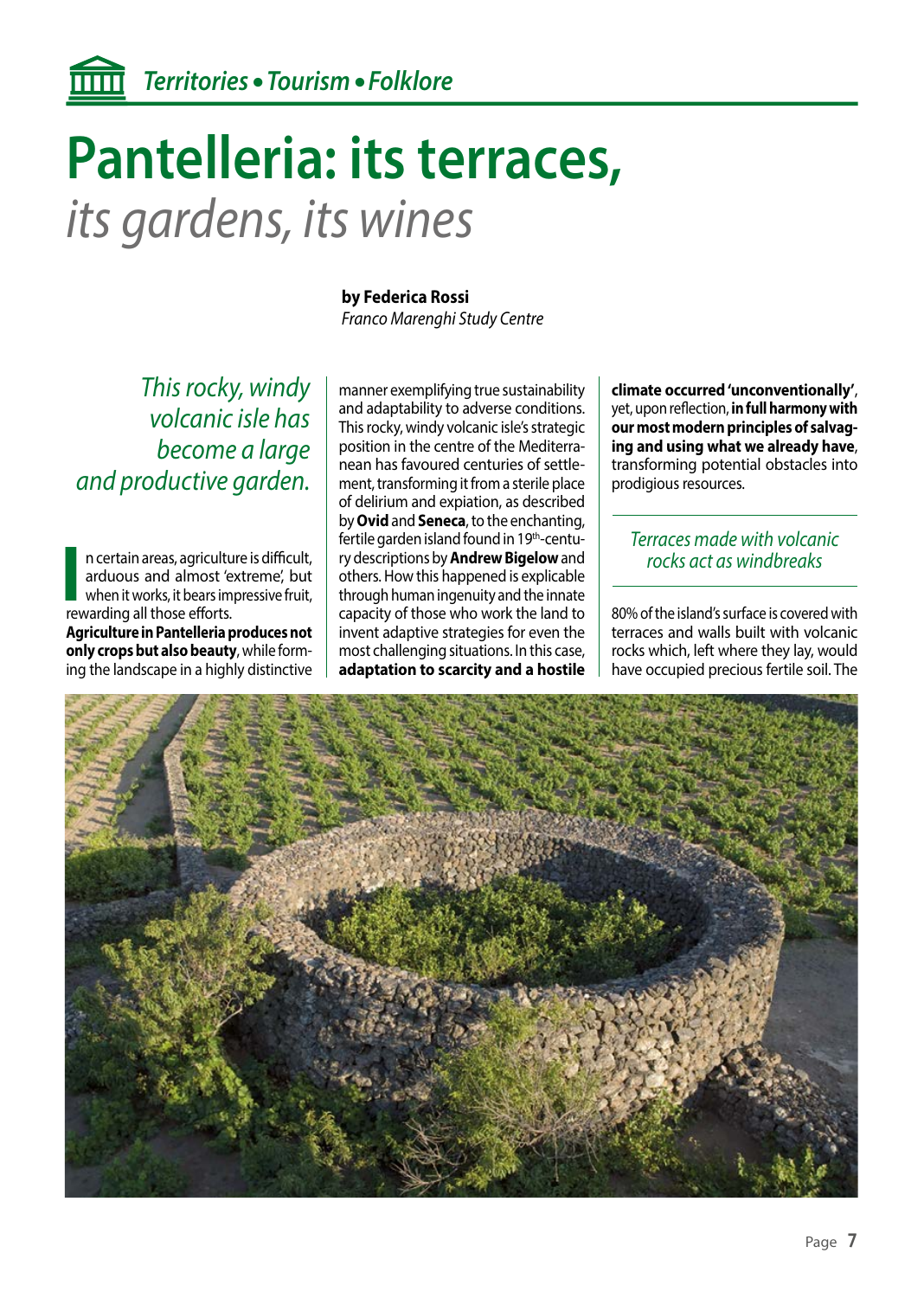

function of the terraces on Pantelleria goes beyond creating and maintaining plots, and includes their wind-breaking action, which **protects plants from mechanical wind stress**, reducing evaporation and **thereby limiting water consumption**. Wind speed is dramatically reduced, increasing the humidity of the air surrounding the **crops, chosen among low-vigour species: capers, vines, and often olive trees**. Caper bushes are naturally low-lying, while **the growth of olive trees and vines is expertly manipulated to keep them low** using experiential but physiologically rooted knowledge. This empiricism is only apparently untutored, being based on a **profound understanding of basic physical and physiological processes**.

Pruning, which usually rejuvenates plants by eliminating old growth, instead simulates ageing in these cases, reducing vigour and water conduction. Olive trees, which could react badly to aggressive pruning, are instead laterally trained.

*The island's most distinctive peculiarity is 'u jardinu'*

But the island's most distinctive peculiarity is *u jardinu*, as the **local dialect calls the Pantelleria garden**, of which there are numerous examples with varying degrees of maintenance. **This round**  **wall, created from the same dark rocks used for terraces, encloses a single orange or lemon tree**. These were originally planted near their homes by emigrants from nearby Sicily, who, away from their homeland, transplanted them as sources of fruit, vitamins and symbolism. Unable to reduce their fronds because citrus trees resist this, they protected these precious plants with walls. The idea was extraordinarily ingenious: **the microclimate inside the garden is completely isolated from the surrounding atmosphere**. Irrespective of external circumstances, however extreme, wind is absent: this greatly reduces water consumption. **The rocks' dark hue and thermal inertia also affect the diurnal and nocturnal energy balance**. During the day, the sun warms the external rocks, while the internal ones remain colder, allowing the still air inside the wall to condense. At night, instead, the heat accumulated by the external stones throughout the day is dissipated by the internal ones, which remain warmer than the outer ones, reducing temperature changes within the enclosure.

**Nature and humans have thereby formed a winning partnership** which has made the island into a place where the sea complements the beauty of the landscape, attracting not only seaside but also food and wine tourism. 80% of the island is now a National Park.

*Stringent rules regulate the production of CDO Moscato from Pantelleria*

**UNESCO has even elevated Pantelleria's head-trained bush vines to the status of Intangible Cultural Heritage**, recognising their environmental, productive and social value. The extraordinary organoleptic properties of **Zibibbo wines** from the **island's main cultivar**, also known as 'Muscat of Alexandria', are enhanced by intense sun exposure and late ripening.

Stringent regulations govern the production of **Pantelleria's CDO Moscato and CDO Moscato Spumante (sparkling), exclusively produced by the island's famed wineries, and of the ancient and fragrant Passito** in its various denominations. The grapes are allowed to dry on the vine or on frames to maximise sun exposure and concentrate their sugars to the level required by the exacting production protocols. Quality, beauty and sustainability characterise this isolated territory which, through multicultural traditions and *genius loci*, embodies a very timely model of resilient 'climate-smart' agriculture combined with the versatility deriving from the ecosystem services developed in that environment.

**Federica Rossi**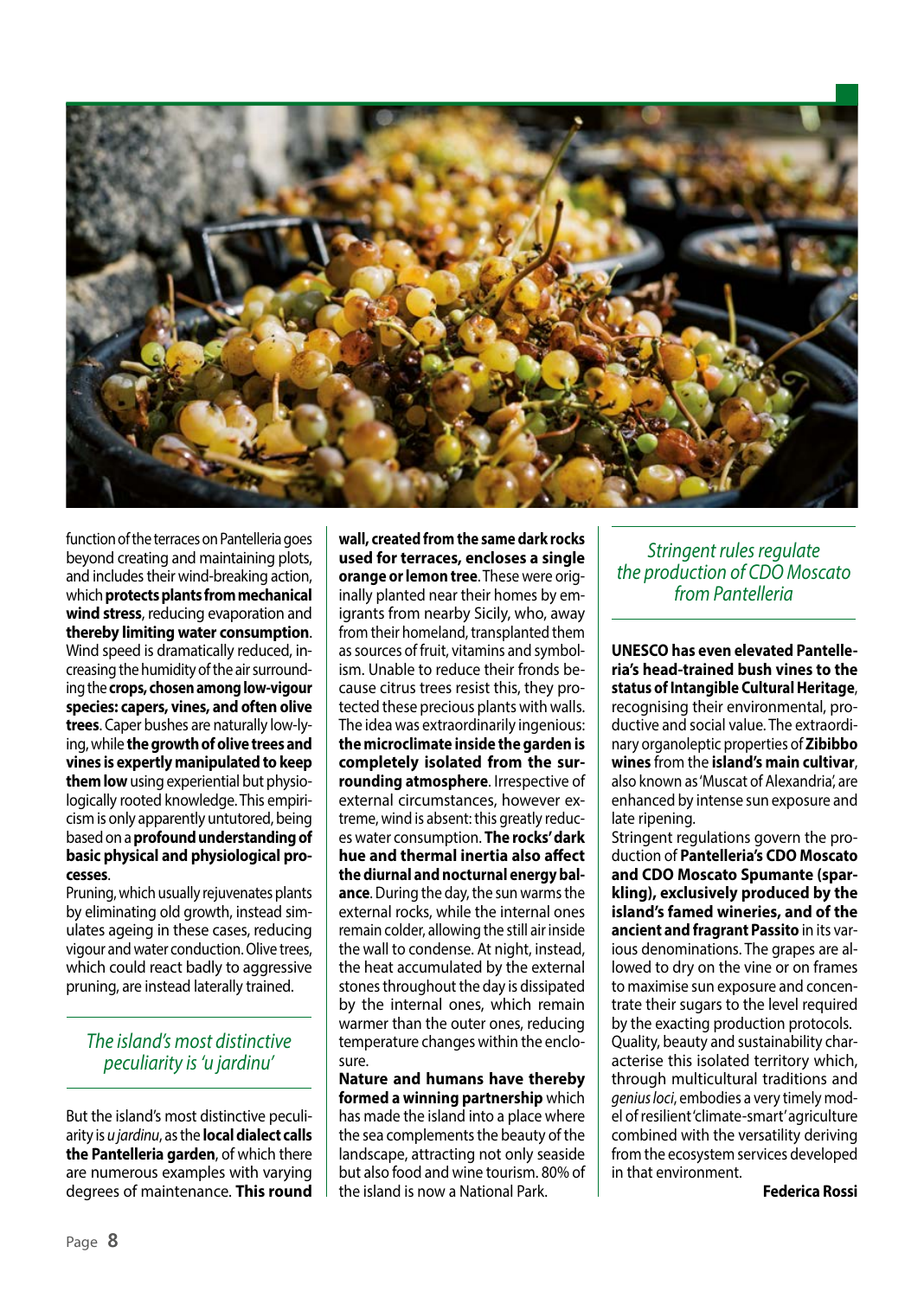## **What is a blast chiller** *and how does it work?*

*An appliance in high demand, even for domestic use.*

**The blast chiller may have a daunting<br>
name - no less in Italian (***abbattitore***,<br>
with its abattoir overtones) and<br>
German (Schnellabkühlerschockfroster)** name - no less in Italian (*abbattitore*, with its abattoir overtones) and German (*Schnellabkühlerschockfroster*) but merely **chills food swiftly**: a custard or a consommé just off the boil can be quickly brought to 3°C ('positive chilling'), thereby preventing bacterial proliferation, which is highest between 70°C and 20°C. **This thermal shock also halts evaporation from the food, preserves its quality**, fragrance, colour, flavour, texture and organoleptic properties, and **triples its fridge life**. Its operative principle is simple, though it contradicts the dictum of never placing hot food in the fridge but waiting until it has cooled. Home fridges are in**by Roberto Zottar**  *Gorizia Delegate*

deed not designed for cooling hot foods, but for preserving foods below 10 degrees. However, the blast chiller is specialised in rapidly cooling hot or warm foods to low positive or very low negative (-20°C / -40°C) temperatures. It replaces neither fridges nor freezers, but can rather be defined as **a device for preparing food for storage in fridges or freezers**.

#### *Inside, it harbours temperatures able to cool or freeze hot foods*

Externally, it resembles an ordinary freezer, but its interior in fact harbours **temperatures potentially below -45°C** which can cool hot foods or freeze them **very rapidly**. Powerful ventilators internally circulate air, preventing water from evaporating and crystallising. **Food** cooled or frozen within a blast chiller **keeps its original physical features**, making this an ideal tool for all kinds of desserts as well as vegetables and fish.

Until recently, they were only used in professional kitchens; but **various domes-**



**tic-use models have lately been commercialised**: around the size of a large microwave oven, they are quite expensive, retailing for €1500 and above. To appreciate their use more fully, however, one should clearly understand the differences between refrigeration, freezing and flash freezing.

### *The differences between refrigeration, freezing and flash freezing*

In the food preservation context, **refrigeration** means bringing foods to **a temperature between 0°C and 10°C**. This slows, but doesn't halt, spoilage, so refrigerated food **only keeps for a few days** or a fortnight at most. This is what we do daily with home fridges.

**Freezing** is a **sub-zero preservation method**: food is brought to temperatures **between -7°C and -12°C** (this can reach -18°C for fish and meat). **Thawing frozen food partially erodes nutritional** and organoleptic properties, especially in foods with a less resilient cellular structure. Freezing, though an effective method for extending food storage times, **cannot block 100% of enzyme activity**, gradually decreasing food quality. Our fridges' 3-star freezer compartments can indeed implement the freezing process, which is not instantaneous or even swift (many hours may elapse before the food's core temperature equals that of the freezer compartment) and may cause **ice macrocrystals** to form inside frozen foods, damaging their molecular structure, causing **loss of nutritional value** upon thawing. This explains why thawed food often releases a considerable amount of water, deriving